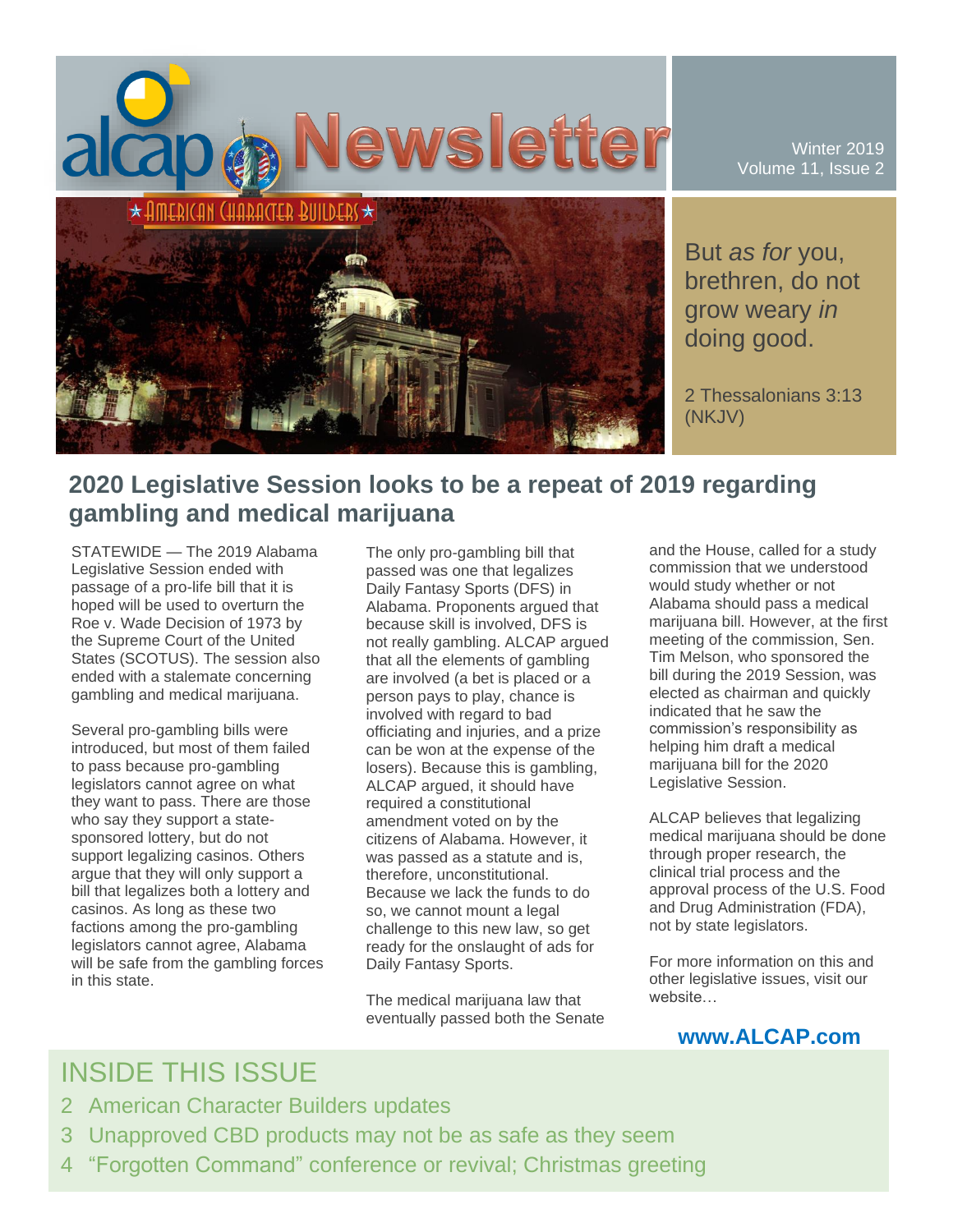# STAFF:

Joe Godfrey, jgodfrey@alcap.com *Executive Director*

Cheryl Corley, ccorley@alcap.com *Administrative Assistant*

# CONTACT US:

2376 Lakeside Drive Birmingham, AL 35244 Phone: 205.985.9062 www.ALCAP.com www.AmericanCharacterBuilders.org

# WHO WF ARF<sup>.</sup>

The Alabama Citizens Action Program (ALCAP), originally founded in 1937 as the Alabama Temperance Alliance, serves together with local churches as Alabama's "moral compass." This ministry provides an outlet for churches throughout Alabama to fulfill God's command to His followers to be "salt & light" in our culture. (Matthew 5:13-16)

In 2010 ALCAP became a 501c4 organization (non-profit, but NOT tax-deductible) and renamed its school program "American Character Builders," a 501c3 organization (non-profit AND taxdeductible), having its own separate Board of Directors.

Churches are encouraged to support ALCAP while individuals are encouraged to support American Character Builders with their financial contributions and prayers.





# **American Character Builders News**

*Updates on resources provided by American Character Builders*

BIRMINGHAM, AL— American Character Builders resources continue to be available at our website…

### *www.AmericanCharacterBuilders.org*

We have downloadable materials that address, alcohol, tobacco, other drugs, bullying and our newest packet of resources on the opioid crisis (which appears on our homepage). American Character Builders has received grants to update our program on alcohol and we are currently working with faculty and students at Samford University to produce a short video (or possibly, a series of videos) and improved materials on this subject.

All of our resources are designed for use in public schools, but we also provide Bible studies for use in local churches. Church leaders may want to offer to teach one or more of our programs at local middle and high schools and then offer follow-up programs at their church for parents, school officials and community leaders. At the church event, biblical principles can be introduced.

This is a great way for churches, schools and local civic and government entities to partner together in addressing the growing alcohol and drug problems that are confronting all demographic groups in our state and nation.

### *SPECIAL ANNOUNCEMENT:*

**Sharon Cook**, who has been working with ALCAP and American Character Builders for over 24 years, has announced her retirement at the end of this year.

We are grateful for Sharon's sweet spirit and faithful service to this important ministry. She will be missed, but we wish her many fruitful years as she helps care for her family (and especially, her grandchildren).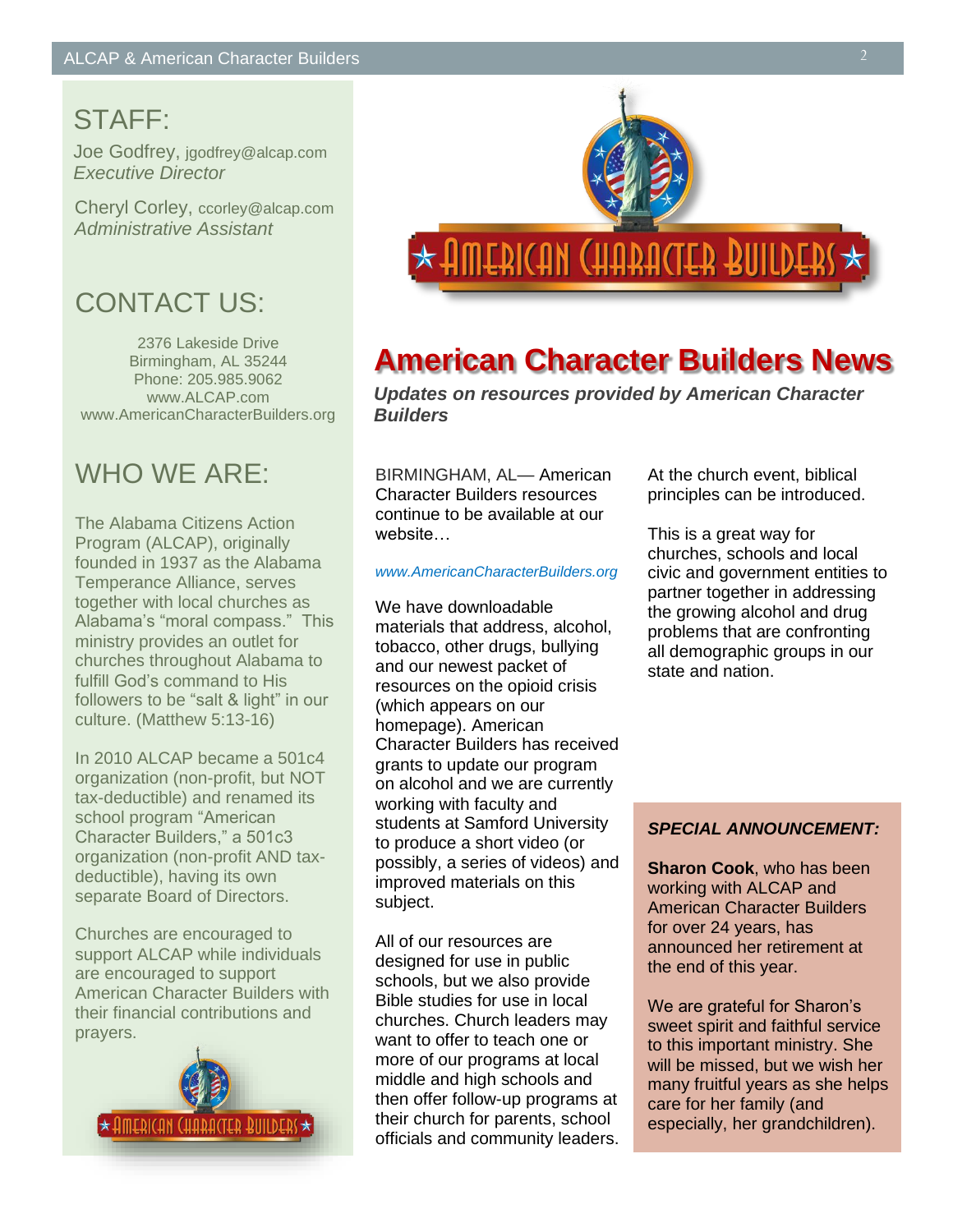## **Unapproved CBD products may not be as safe as they seem**

*Kenneth Finn, MD – Physical Medicine and Rehabilitation, Pain Medicine Colorado Springs, CO May 26, 2019*

In recent years, a flood of cannabis and cannabis-derived products like CBD have entered the market – often claiming to cure or treat an array of health issues and ailments. These products are everywhere, but there is little scientific evidence to support the hype that surrounds them. As a doctor, I'm deeply concerned at where this industry is heading – and the potential risks to patients and consumers. I urge my peers to take this issue seriously and stand with me in addressing these growing concerns.

### **Silence is no way to help patients**

The reality is that patients are being misled. As of yet, there is no clear and convincing evidence about the safety and efficacy of most cannabis products – and it's up to doctors to let our patients know.

Last year Epidiolex, a drug used to treat a narrow spectrum of seizures, became the only pharmaceutical formulation of purified, highly concentrated CBD to be approved for use by the U.S. Food and Drug Administration (FDA).

As with all prescription drugs, there are serious potential side effects, including liver toxicity, significant drug interactions, behavioral side effects such as suicidal behavior and ideation, as well as somnolence and sedation.

These risks can be managed if the person is under a doctor's supervision. But the risks cannot be properly monitored if no doctor is involved – which is typically the case when a person purchases an over-the-counter CBD product.

A local budtender might recommend these CBD products enthusiastically, but does the budtender realize that the product might be contaminated with heavy metals, pesticides, fungicides, rodenticides, insecticides, molds, E. coli, or fungus, just to name a few?

#### **Labels can be misleading**

In 2015 the Journal of the American Medical Association (JAMA) published a research paper demonstrating that in 23 percent of samples tested, THC levels were higher than indicated on the product label, which could put people at risk of experiencing other adverse events.

Sixty percent contained THC below the level claimed on the product label, which could leave the patient unable to achieve the desired medical benefit. Forty-one (41) percent had no detectable levels of CBD.

Upon evaluating more than ten thousand cannabis products, the State of California discovered that 18 percent failed tests for potency and purity.

And Oregon released a report earlier this year that noted the state has failed to keep up with mandatory inspections, reaching only three percent of its dispensaries, and admitting that its poor testing potentially exposes consumers to multiple contaminants from cannabis products.

### **Bogus medical claims**

Many producers of products containing CBD are making unfounded medical claims regarding their products' ability to cure or alleviate many diseases and conditions.

The FDA has very strict regulations on such activity and has issued warnings to some organizations that are selling CBD products. Unfortunately, enforcement is rare. And products with very high CBD concentrations are widely available.

Some of these businesses continue to operate illegally and perpetuate their false claims in plain sight – so consumers have little to no protection.

Many producers of products containing CBD are making unfounded medical claims regarding their products' ability to cure or alleviate many diseases and conditions.

*https://www.kevinmd.com/blog/2019/05/unapproved-cbd-products-may-not-be-as-safe-as-they-seem.html*